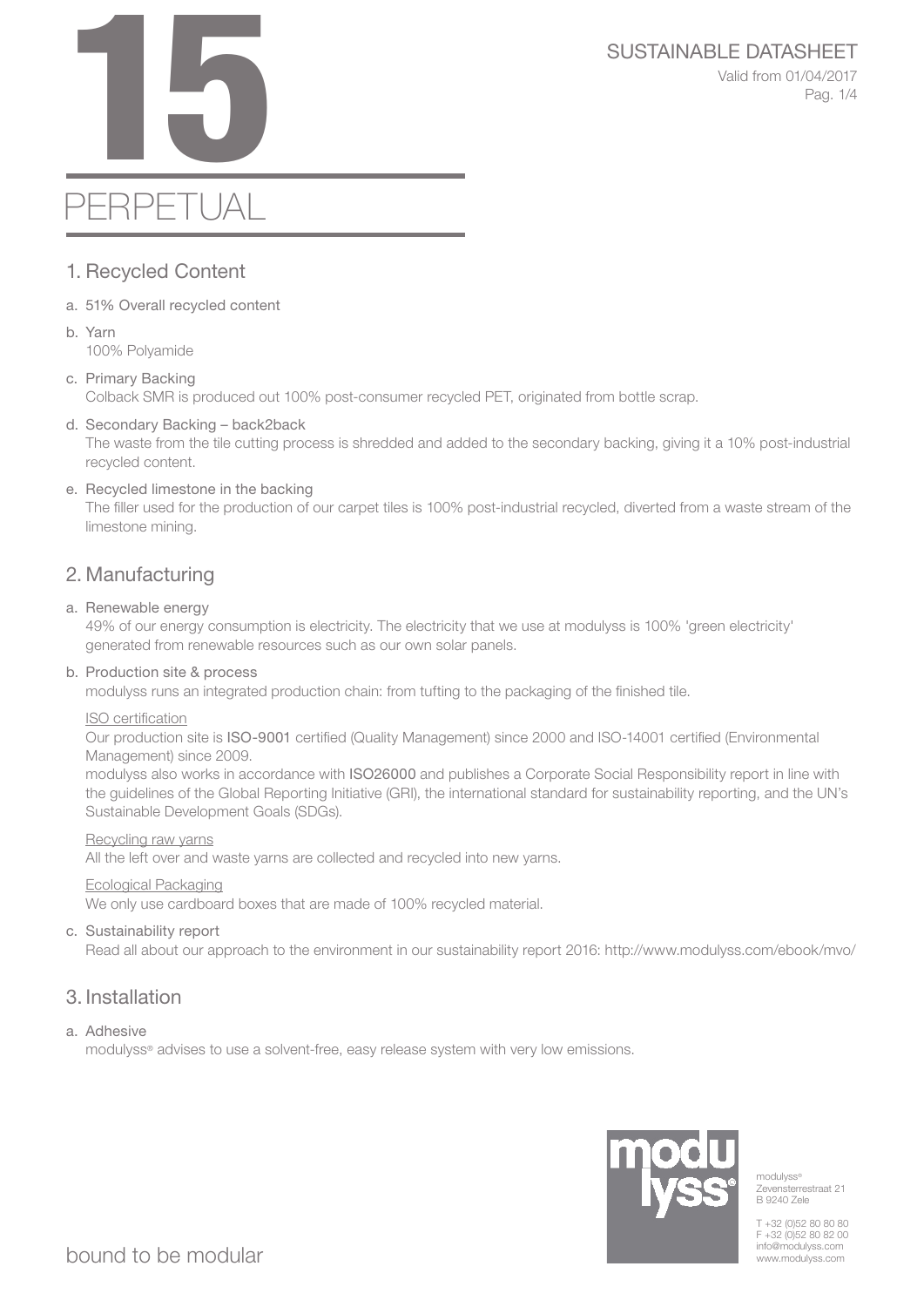# SUSTAINABLE DATASHEET

# product: Perpetual Pag. 2/4

# b. Installation waste

In a rectangular building, installed before walls, using our installation descriptions the waste for carpet tiles is 3-4%. In comparison for broadloom the waste during installation rises till +/- 10%. More information can be found in our installation instructions.

# 4. End of Life

a. Re-use

At the end of life, after cleaning, carpet tiles can be re-used in non-critical areas, to extend the product life.

b. Recycling

Carpet tiles can be used as raw material for the backing of new carpet tiles in our back2back program.

c. CARE

Partnership modulyss®/Vanheede Environment Group in which carpet tiles are converted into secondary fuel to reduce  $\mathrm{CO}_2$  emissions significantly. The minerals are extracted from the carpet tiles and recycled into raw material for the cement production industry, which results in  $\pm$  50% recycling of our carpet tiles.

# 5. Voc's & Chemical Substances

This product fulfills the testing criteria for emissions of:

a. DIBT (DE)

Deutsche Institute für BauTechnik TVOC28<1,0 mg/m³ This product is DIBT-certified, Abz-nummer Z-156.601-604.

b. CRI (US and international) Carpet & Rug Institute

Compliant to the requirements of Green Label Plus, GLP 1101 (see LEED®, point 6.b)

c. GUT (DE)

Gemeinschaft Umwelfreundlicher Teppichboden TVOC28<100 μg/m³

This product meets the GUT-criteria, GUT-license number F2EE2716. These criteria include VOC tresholds, odour and chemical substances.

d. REACH (EU)

modulyss® complies with the strict European REACH standards.

e. Sundahus (SE)

SundaHus Miljödata is a system of health and environmental assessment of products in the construction and real estatebusinesses. The core of the system is a database of substances, materials and products. B-rating.

f. M1 (FI)

This certificate is granted by the Building Information Foundation RTS sr. The aim of the classification is to enhance the development and the use of low-emitting building materials to create a healthy indoor environment.

# 6. Environmental Product Declaration (EPD)

An EPD is a standardized way to provide information on the environmental impact of a product during the entire life. They include information on the environmental impact of raw material extraction and production, energy use and efficiency, content of materials and chemical substances, emissions to air, soil and water and waste generation. A product-specific EPD in accordance with the ISO14025 and EN15804, is available for this product. The EPD-declaration-number is EPD-MOD-20170095-CBC1-EN.



modulyss<sup>®</sup> Zevensterrestraat 21 B 9240 Zele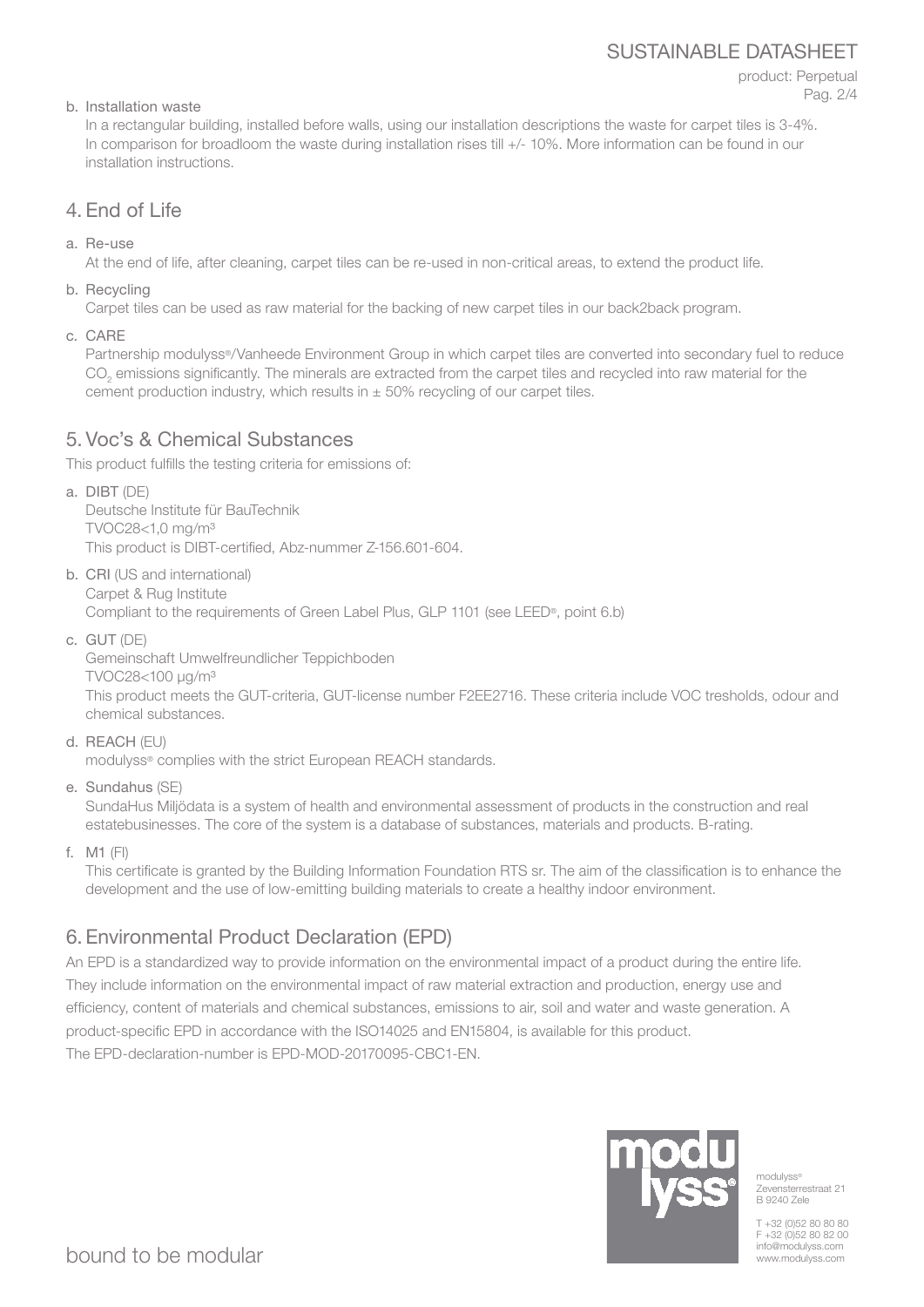# 7. Compliance to Green Building Certifications

product: Perpetual Pag. 3/4

# a. BRE Global (UK)

Building Research Establishment This product can contribute towards credits in:

### Hea 02 – Indoor Air Quality

To recognise and encourage a healthy internal environment through the specification and installation of appropriate ventilation, equipment and finishes.

- Use of a low-emission adhesive on installation (BN EN 13999-1:2007) can contribute to this credit.
- modulyss<sup>®</sup> carpet tiles meet the requirements of EN14041, including E1 classification for formaldehyde emissions, and can contribute to the credit for a healthy indoor air quality.

### Hea 05 – Acoustic performance

To ensure the buildings' acoustic performance including sound insulation meet the appropriate standards for its purpose. This product is highly sound-absorbent. It reduces contact noise by 27 decibels (ΔL<sub>w</sub> - ISO 10140) and has an absorption coefficient of 0.20 (ISO 354).

## MAT 1 – Life Cycle Impact

BREEAM Rating Offices

### Certificate ENP 428 u, A rating – Eco point score 0.337

To recognise and encourage the use of construction materials with a low environmental impact (including embodied carbon) over the full life cycle of the building. For more information on the Green Guide to Specification visit www.bre. co.uk/greenguide or www.greenbooklive.com

### MAT 5 – Designing for Robustness

To recognise and encourage adequate protection of exposed elements of the building and landscape, therefore minimising the frequency of replacement and maximising materials optimisation. This product satisfies the requirements of EN1307 classification, class 33 - LC2 for intensive use in a contract environment.

### WST 01 – Construction Waste Management

To promote resource efficiency via the effective management and reduction of construction waste. This product can contribute to waste reduction on site. See item 3, installation, for more details. Concerns cutting waste on installation of carpet tiles.

### b. LEED (US and international)

Leadership in Energy and Environmental Design modulyss products can contribute to the following LEED v4 credits:

- MR credit: Interiors Life-Cycle Impact Reduction
- MR credit: Building product disclosure and optimization Environmental Product Declarations

MR credit: Building product disclosure and optimization - Sourcing of raw materials MR4 Post-Industrial recycled content: 49% MR4 Post-Consumer recycled content: 2%

- MR credit: Building product disclosure and optimisation Material ingredients
- MR credit: Construction and demolition waste management
- EQ credit: Low emitting materials
- EQ credit: Indoor air quality assesment
- EQ credit: Acoustic performance.

Products are not reviewed under LEED, LEED credit requirements cover the performance of materials in aggregate, not the performance of individual products of brands. For more information on LEED, visit www.usgbc.org/contact

c. HQE (FR)

Haute Qualité Environnementale

In 2005 modulyss® was awarded the HQE certificate by FDES in accordance with NF P01 010. This product can contribute to seven of the 13 HQE targets as follows:



modulyss® Zevensterrestraat 21 B 9240 Zele